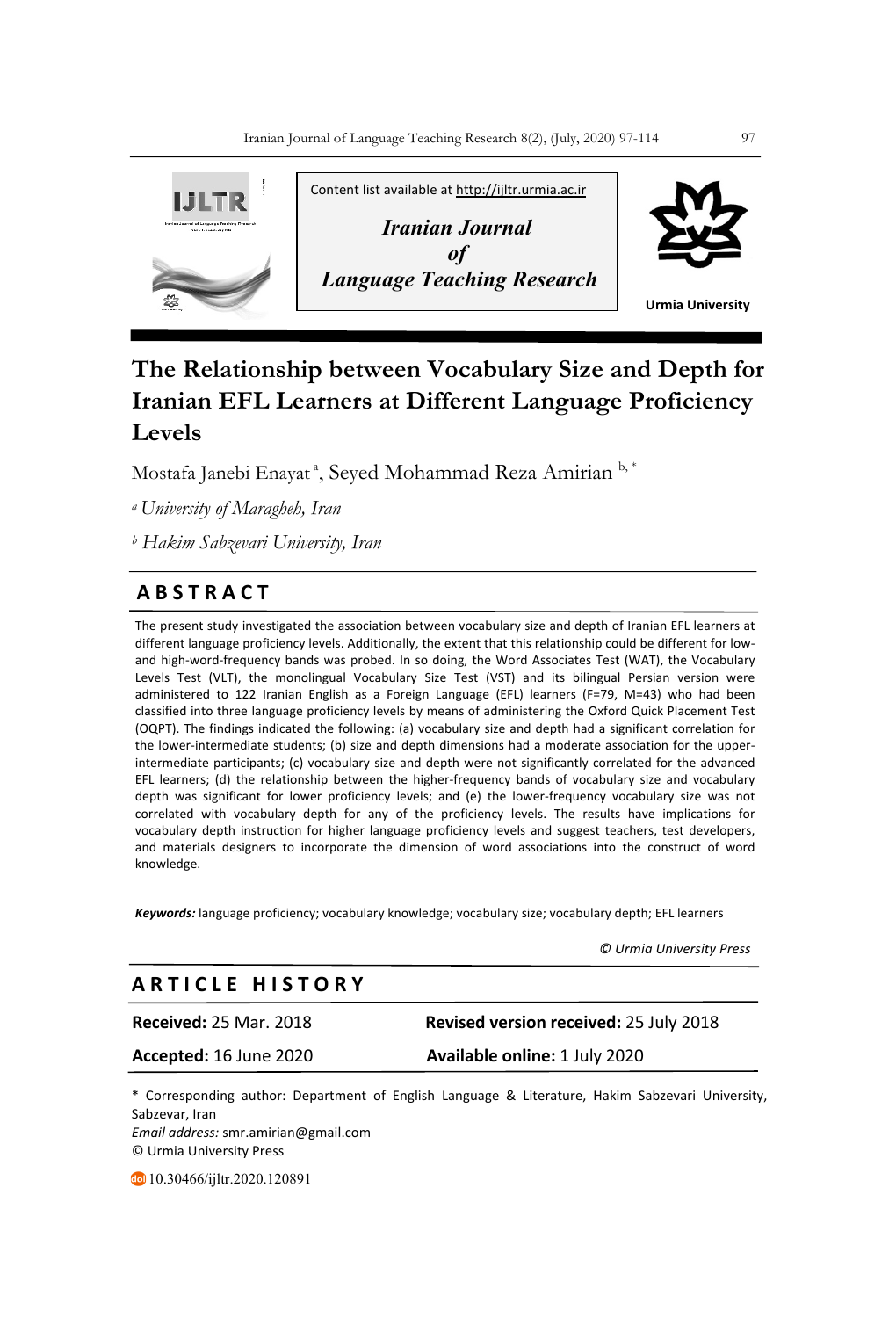#### **Introduction**

Vocabulary knowledge has been considered as an important factor in language proficiency (Alavi & Akbarian, 2012; Amirian, Mallahi, & Zaghi, 2015) and lexical availability has been identified as a key factor in successful L2 production (Avila Muñoz, 2017). The reason behind this significance is the fundamental role of word knowledge in improving the proficiency in language skills (Zhang & Li, 2011). As argued by Schmitt (2010), "one thing that all of the partners involved in learning process (students, teachers, materials writers, and researchers) can all agree upon is that learning vocabulary is an essential part of mastering a second language" (p. 4).

The construct of lexical knowledge is not simple and "the exact nature of lexical knowledge has always perplexed researchers and teachers" (Schmitt, 2014, p. 914). Different frameworks have been proposed by scholars of the field of vocabulary knowledge to classify this construct (Henriksen, 1999; Nation, 2001). In one framework, knowledge of vocabulary has been categorized into size and depth (Haastrup & Henriksen, 2000; Read, 1993, 2000). Size of lexical knowledge refers to the quantity of words language learners know (Nation, 2001) and does not include word associations. Vocabulary depth, however, is about the quality of vocabulary knowledge which includes the associations among the lexical items as well (Read, 2000).

The fundamental role of word knowledge has been, therefore, a motive for its investigation in both the receptive and productive skills. The studies targeting the receptive skills were primarily focused on the reading skill (e.g., Alavi & Akbarian, 2012; Cheng & Matthews, 2018; Kaivanpanah & Zandi, 2009; Noro, 2002; Qian & Schedl, 2004; Shiotsu & Weir, 2007) with very few studies probing the role of the size and depth dimensions in L2 listening (e.g., Cheng & Matthews, 2015; Dabbagh, 2016; Matthews, 2018; Stæhr, 2008). These studies mostly reported that vocabulary size was a stronger predictor of L2 reading and listening than the depth of word knowledge. In comparison with the bulk of research on vocabulary in receptive skills, the ones focusing on productive skills have been scarce in the literature. Similarly, the findings of studies investigating the association between both size and depth aspects of vocabulary and L2 writing (e.g., Dabbagh & Janebi Enayat, 2019) and speaking (e.g., Alharthi, 2020) revealed that the size dimension had more shared variance with the dependent variable than the depth aspect.

The studies in the literature of L2 vocabulary size and depth have mostly examined the simultaneous contribution of these dimensions in L2 skills since they are highly interconnected (Ishii & Schmitt, 2009; Meara & Wolter, 2004; Schmitt, 2014). Despite the indisputable link between these aspects, the nature of their association across language proficiency levels has remained obscure. While some studies (e.g., Akbarian, 2010; Nurweni & Read, 1999) reported the association to be stronger for higher proficiency students, other researchers (e.g., Henriksen, 2008; Noro, 2002) demonstrated that the link got weaker as the learners improved in language proficiency. This study aimed at inspecting this interaction further by using three measures of vocabulary size to obtain more conclusive results. The nature of this interconnection was also scrutinized by comparing the correlations for high- and low-word-frequency bands.

#### **Literature review**

#### *Vocabulary size and depth in second language skills*

The unique characteristics of size and depth of word knowledge have been a motivation for many vocabulary researchers to investigate their contribution to second language (L2) skills. However, receptive skills, especially reading, has gained more attention in the related literature. The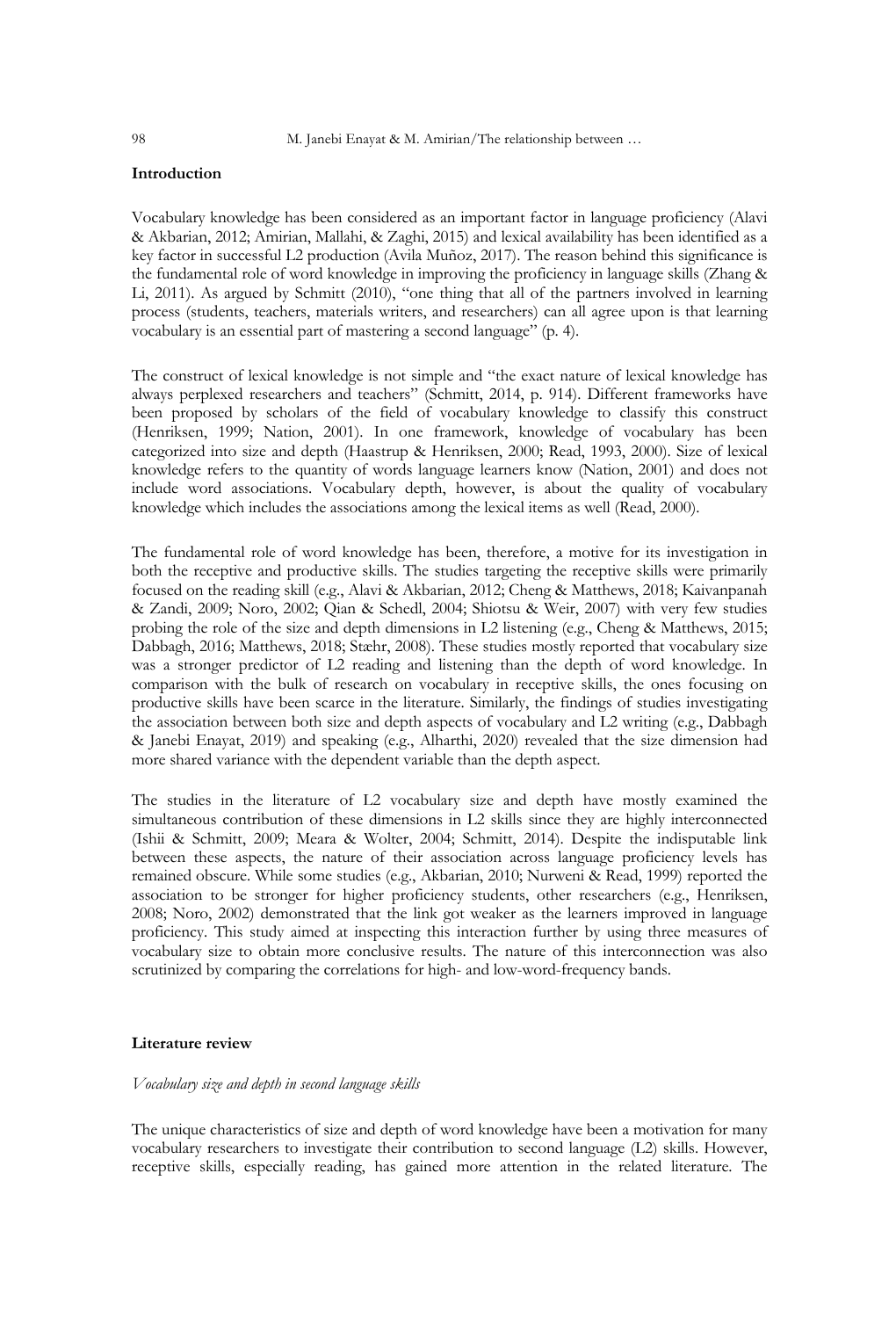relationship between vocabulary size and reading has been investigated in a number of studies. Results of these studies confirmed the significant positive relationship between the two constructs. Shiotsu and Weir (2007), for instance, investigated the extent that vocabulary size and grammatical knowledge could contribute to L2 reading. Using Structural Equation Modeling (SEM) as a better measure for finding the predictive ability of grammar and vocabulary size, the authors reported that grammatical knowledge predicted L2 reading over and above word knowledge.

The role of vocabulary size in L2 reading was examined by Zhang and Anual (2008) who obtained results showing a great explanatory power for vocabulary size in reading comprehension. They used Vocabulary Levels Test (VLT) to measure the participants' size of word knowledge and investigate how this aspect of vocabulary could affect secondary students' reading comprehension. The results of their research indicated that the students' knowledge of the 2000 and the 3000-word levels could predict their reading comprehension. Stæhr (2008) also inspected the correlation between EFL vocabulary size and reading comprehension in Denmark. This study found evidence for the significant relationship between the two variables.

Alavi and Akbarian (2012) further examined the predictive ability of L2 vocabulary size in performance on TOEFL reading items. Results indicated that the students' ability to answer reading comprehension items that checked comprehension of main idea and stated detail as well as the lexical inferencing ability was correlated with their scores on the VLT. For the participants at high vocabulary size, the only test item that correlated with the VLT was the guessing vocabulary item.

Nassaji (2006) investigated the extent that vocabulary depth could explain the types of lexical inferencing strategies used by ESL learners. Using Word Associates Test (WAT) to assess vocabulary depth, and introspective think-aloud technique to elicit inferencing strategies used by the students while reading, he found that the learners who possessed a higher depth of vocabulary knowledge were better users of lexical inferencing strategies.

In another study, Qian and Schedl (2004) investigated whether vocabulary depth could predict scores of TOEFL reading comprehension test and concluded that "in terms of item difficulty level and power of predicting reading performance – the DVK [Depth of Vocabulary Knowledge] format is worth further evaluation as a basis for developing potential item types in the context of TOEFL 2000" (p. 46). Contributing to the previous studies in this area, Kaivanpanah and Zandi (2009) concluded that language proficiency could affect the learners' performance on depth of vocabulary knowledge test in that it may "play a less conspicuous role in reading comprehension at lower proficiency levels because the depth of vocabulary knowledge is not well developed in such levels" (p. 700). In addition, their results revealed that grammatical knowledge caused greater variance in the participants' scores on reading than vocabulary depth.

In some other studies, the simultaneous examination of breadth and depth of vocabulary gained attention. Qian (2002) evaluated the contribution of these two dimensions of word knowledge to TOEFL reading comprehension. Using Pearson correlation analysis, his study showed that the two aspects of size and depth were interconnected and their combination resulted in a stronger prediction of L2 reading.

As for the role of size in L2 receptive skills, Stæhr (2008) found weaker correlation between test scores of vocabulary size and listening  $(r = .69)$  in comparison with the one between vocabulary size and reading  $(r = .83)$ . In another study, Stæhr (2009) found that vocabulary size and depth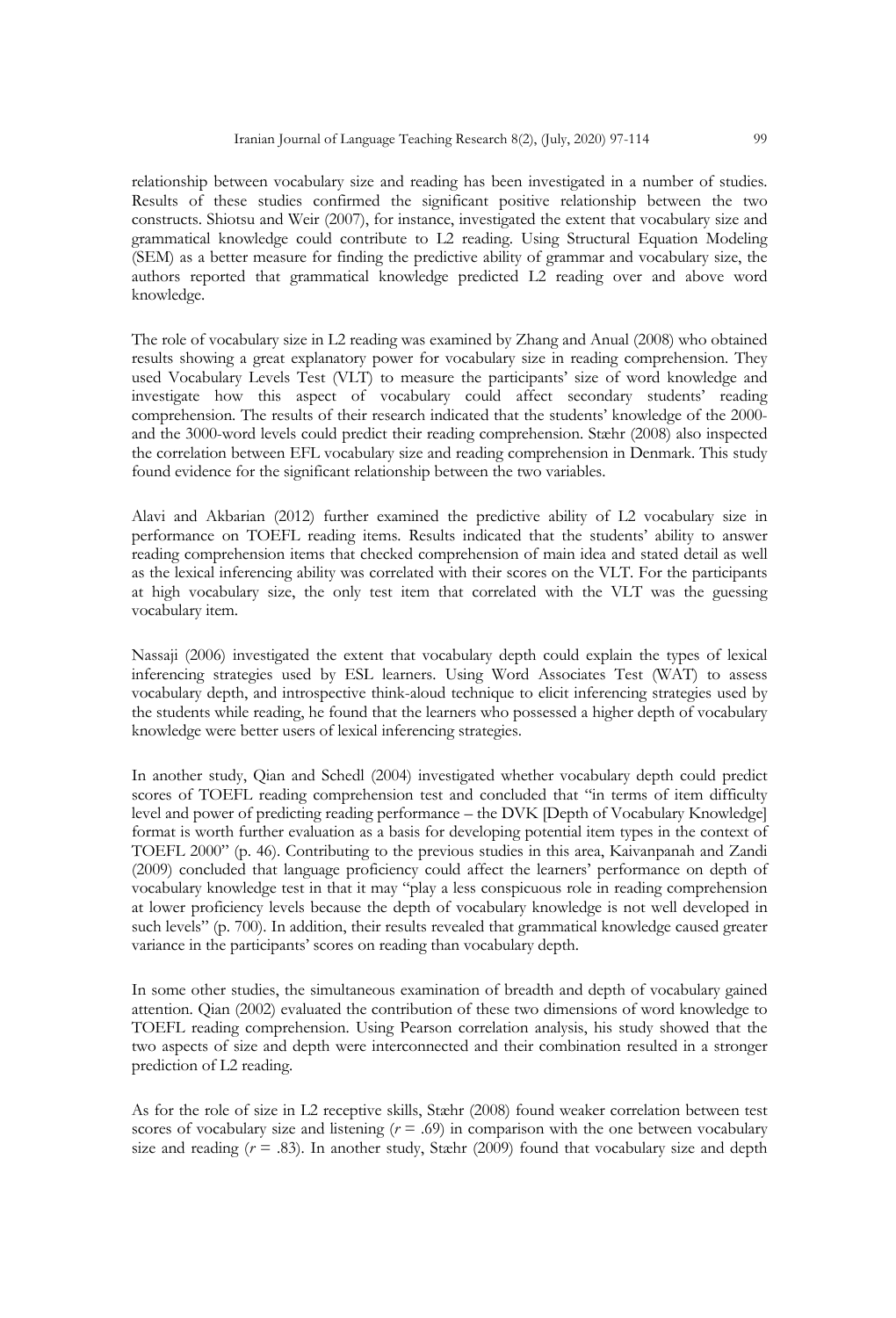had significant correlations with listening  $(r = .70$  and  $r = .65$ , respectively) and together could predict about 50% of the variance observed in the listening comprehension scores. Matthews and Cheng (2015) studied the extent that high- and low-frequency vocabulary could predict L2 listening. The researchers used IELTS listening tests and a dictation test designed to measure the high-frequency vocabulary and reported that knowledge of the 3,000-word-frequency level could explain more variance in L2 listening than the other two levels, suggesting that more vocabulary size led to a better listening comprehension.

Batty (2007) probed the role of vocabulary depth in L2 speaking and writing using the Kanda English Proficiency Test (KEPT) and reported that depth predicted the writing performance but not the scores in the oral section. Stæhr (2008) also examined the extent that writing and vocabulary size were associated with each other. Results of this study showed that L2 writing was related to the receptive vocabulary size of the participants, indicating the significant role of size of vocabulary in productive skills as well. In contrast, Baba (2009) studied the link between size and depth dimensions and EFL summary writing performance and reported an insignificant association between L2 summary writing and aspects of lexical knowledge. The author inferred that it "makes sense for such complicated tasks as summary writing, which entails a wider variety of cognitive skills than simply writing or reading" (p. 202).

#### *The link between vocabulary size and depth*

Using the VLT and WAT as measures of vocabulary size and depth, respectively, the association between these two dimensions have been approved in the literature (Schmitt, 2014). Qian (1999), for example, examined the contribution of vocabulary size and depth to L2 reading and reported a high correlation between these dimensions of word knowledge. Using the same tests of vocabulary size and depth, Gyllstad (2007) and Zhang (2012) also found high correlations between the two dimensions.

However, while the correlation between these two dimensions have been found to be stronger for higher proficiency levels by some studies, some others have demonstrated that this relationship is stronger for lower proficiency levels and weaker for students with larger vocabulary sizes. Nurweni and Read (1999) examined the L2 word knowledge of a group of EFL students by administering a translation task to measure their size and a word association test to test their depth of vocabulary knowledge. The results of their analysis showed that the relationship between the vocabulary size and depth was higher for the participants with higher proficiency and larger vocabulary sizes. Similarly, Akbarian (2010) examined the extent that vocabulary size and depth were linked for the Iranian ESP/EAP learners, and, using regression analyses, found that these dimensions of word knowledge had 46% shared variance for the low-proficient and 80% for the high-proficient students. In other words, the relationship was stronger for the students with higher language proficiency.

Contrary to the findings of the aforementioned studies, some others have reported that the link between the dimensions of size and depth is weaker for the higher proficient students. Shimamoto (2000), for instance, aimed at finding the extent that the VLT scores and a series of vocabulary depth tests tapping different types of word associations were correlated and reported that the relationship was weaker for the participants with a larger vocabulary size. In a similar study, Noro (2002) scrutinized the link between these two dimensions of word knowledge using the VLT and WAT and reported that, at lower proficiency levels, the size and depth aspects of vocabulary knowledge were more related. Similar results were found by Henriksen (2008) who examined the same relationship and compared the younger graders with the advanced-level students.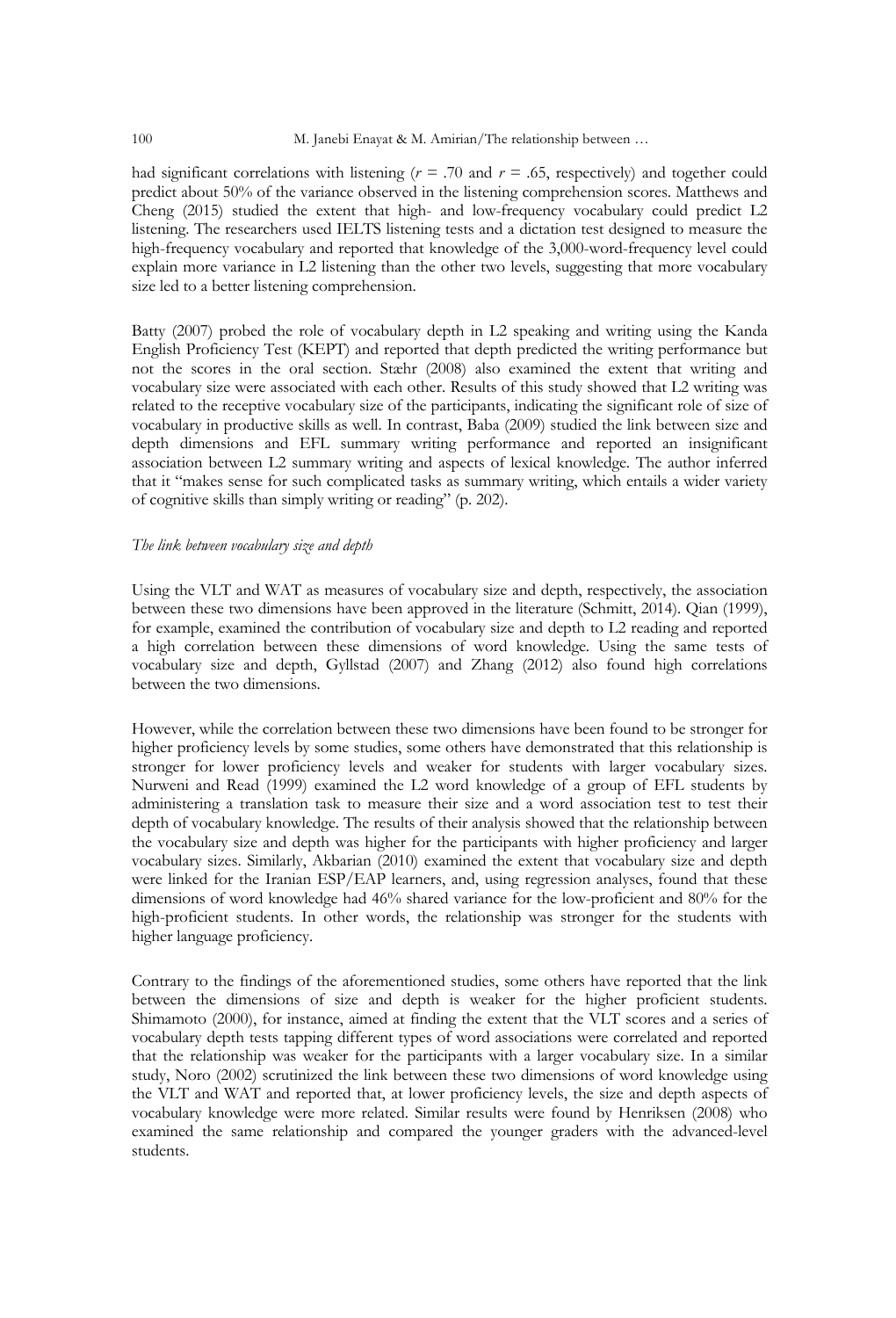Overall, the above review shows that the relationship between the two aspects of size and depth of word knowledge is ambiguous when the variable of language proficiency intervenes. In fact, as pointed out by Schmitt (2014, p. 940), "at the moment, it is difficult to interpret this conflicting evidence and come to conclusions about the strength of the relationship between size and organization as vocabulary size grows". Taking into account this lack of agreement in the literature on the link between vocabulary size and depth across students at different language proficiency and/or vocabulary size, the current study made an effort to inspect the association between the two dimensions of vocabulary knowledge using a range of measures of vocabulary size to gain more reliable results. The relationship between the two aspects was further investigated for high- and low-word-frequency levels of the vocabulary size tests to find if the nature of this relationship varies as a matter of word-frequency band. These research questions were thus addressed in the present study:

- 1. Are vocabulary size and depth of Iranian EFL learners at different language proficiency levels correlated?
- 2. Are higher-frequency vocabulary size and depth of Iranian EFL learners correlated at different language proficiency levels?
- 3. Are lower-frequency vocabulary size and depth of Iranian EFL learners correlated at different language proficiency levels?

#### **Method**

#### *Participants*

The sample of this study included 122 undergraduate students majoring in Teaching English as a Foreign Language (TEFL) and English Literature at three state universities in Iran. The participants were 43 males and 79 females, and their average age was 22. Oxford Quick Placement Test (OQPT, 2004) was utilized to classify the test takers based on their language proficiency levels. Accordingly, they were grouped into lower-intermediate (31 females and 12 males), upperintermediate (35 females and 22 males), and advanced (13 females and 9 males) students.

#### *Instruments*

In this research, the OQPT was used to identify the language proficiency level of the students and put them into three groups. To measure their vocabulary size, three tests of VST, bilingual Persian VST, and VLT were administered. The purpose of administering three tests of vocabulary size was to obtain a more reliable estimate of the participants' size or quantity of vocabulary knowledge. The WAT was also employed to assess the vocabulary depth of the students.

#### *Oxford Quick Placement Test (OQPT, 2004)*

The OQPT was used to check the homogeneity of the participants in terms of language proficiency and classify them into three levels. This test employs item formats like cloze and multiple-choice items to measure grammatical and lexical knowledge as well as the test takers' reading comprehension. OQPT has 60 items and has been identified as a reliable and valid placement test (Geranpayeh, 2003).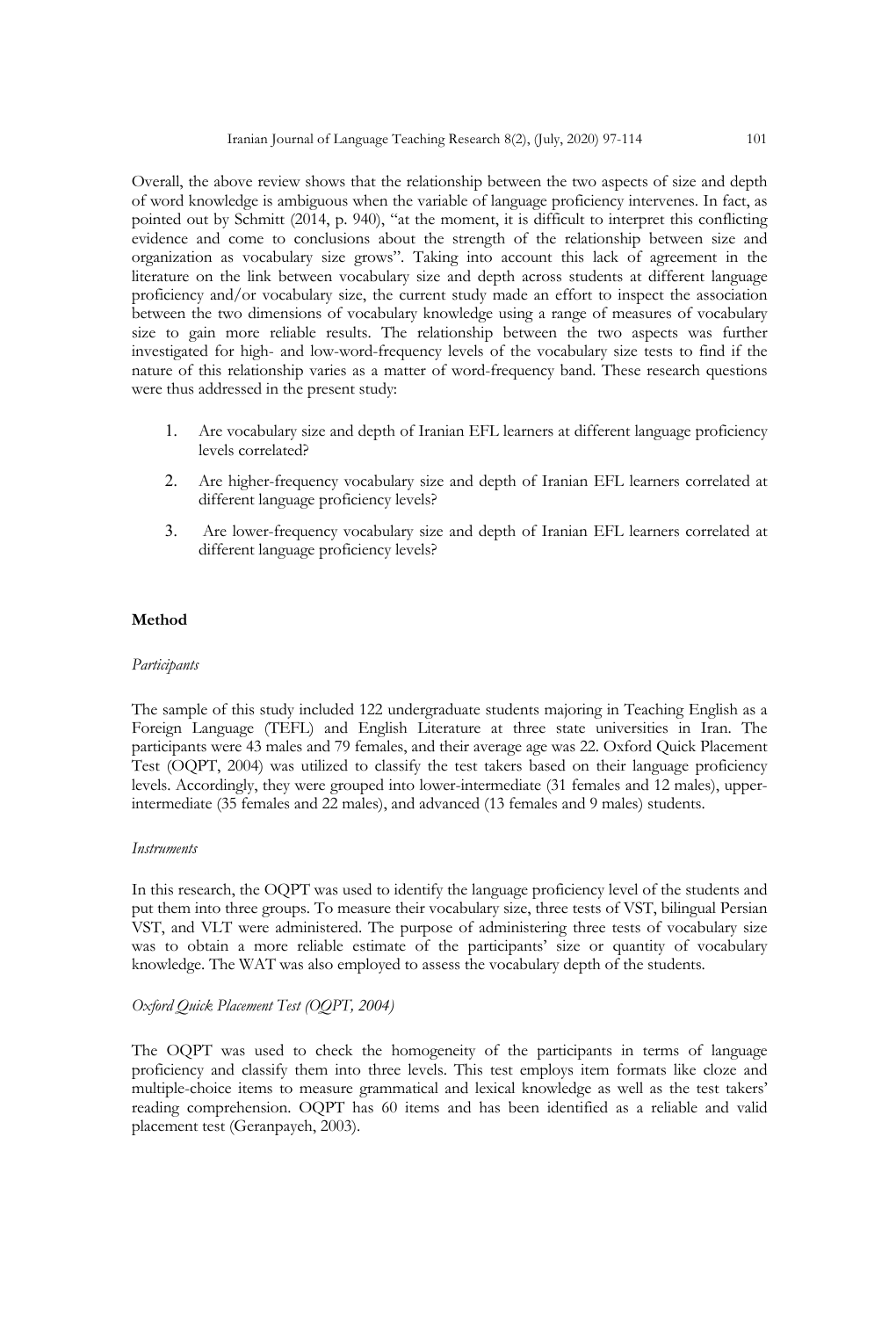#### 102 M. Janebi Enayat & M. Amirian/The relationship between …

*Vocabulary Levels Test (VLT)*

The VLT was first developed by Nation (1983), but Schmitt, Schmitt, and Clapham (2001) modified this test by making the definitions shorter to increase the validity. Also, they compared the test to a parallel version to check the reliability of this measure of vocabulary size. It tests the learners' vocabulary size at four word-frequency bands. The VLT uses a multiple matching format that requires the test takers to match a cluster of definitions with some target words (see Figure 1). The test takers are advised not to do blind guessing, but informed guessing is encouraged. The reliability of this test has reached .92 in a study by Qian (1999).

- 1. accident
- 2. debt …. loud deep sound 3. fortune …. something you must pay 4. pride .... having a high opinion of yourself 5. roar 6. thread

*Figure 1.* A VLT sample item.

*Monolingual Vocabulary Size Test (VST)*

Nation and Beglar (2007) designed the VST "to provide a reliable, accurate, and comprehensive measure of second language English learners' written receptive vocabulary size from the first 1000- to the fourteenth 1000-word families of English" (Beglar, 2010, p. 3). The word family lists of the British National Corpus (BNC) were used for the development of this test (Nation, 2006). It has 10 items at each word-frequency level, so, overall, it has 140 items for 14 word-frequency bands. A sample item is provided in Figure 2. Using Rasch analyses, Beglar (2010) validated the VST and reported that this test enjoyed high validity and reliability.

ALUM: This contains **alum**.

- a. A poisonous substance from a common plant
- b. A soft material made of artificial threads
- c. A tobacco powder once put in the nose
- d. A chemical compound usually involving aluminium

*Figure 2.* An example item from the VST.

#### *Bilingual Persian VST*

Karami (2012) designed and validated the bilingual Persian version of the VST. Using factor analysis and one-way between subjects ANOVA, the researcher found that the test enjoyed a high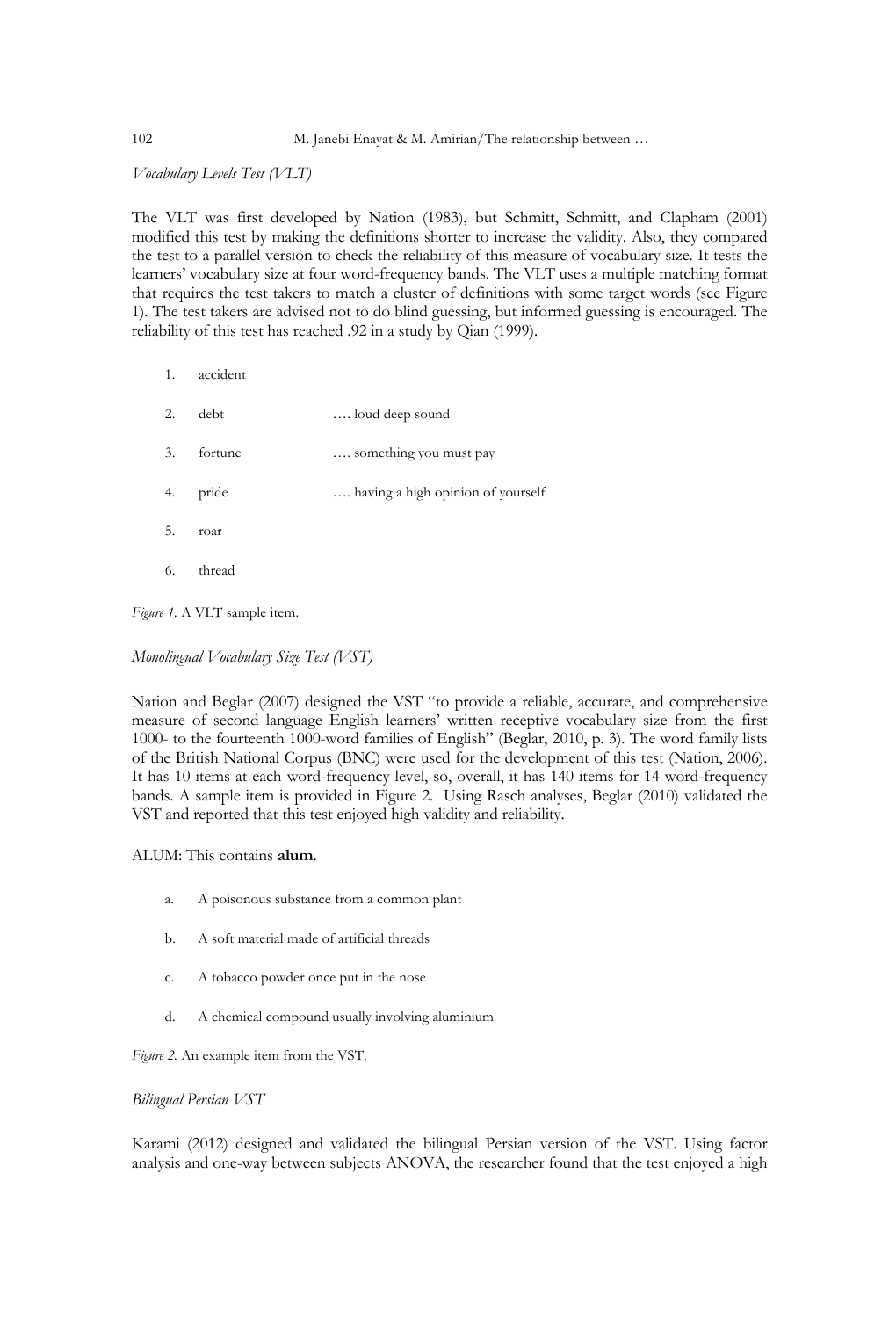level of reliability and validity and distinguished students at different language proficiency levels. Figure 3 demonstrates a sample item from this version of the VST.

ALUM: This contains **alum**.

- a. ماده سمی که از گیاهی معروف به دست میآید
- ھچراپ تسا هدش تسرد یعونصم فایلا زا ھک یا .b
- دو على مادهى مخدر .c
- نو عی ترکیب شیمیایی d.

*Figure 3.* An example item from the bilingual Persian version of VST.

#### *Word Associates Test (WAT)*

Developed by Read (1993), this test evaluates the vocabulary depth of L2 learners using word association tasks and semantic relationships between words. Qian (1999) obtained a reliability estimate of .91 for this test and Qian (2002) reported the split-half reliability for this measure to be .89.

The test has 40 recognition items which require the test takers to match four semantically-related words to target words using the relations of synonymy and collocations (see Figure 4). To decrease the possibility of blind guessing effect, the pattern of the responses has been designed in a way to follow three situations: "(a) the left and right boxes both contain two correct answers; (b) the left box contains one correct answer, and the right box contains three correct answers; and (c) the left box contains three correct answers, and the right box contains only one correct answer" (Qian, 2002, p. 524).

#### A **correct**

|  | easy free right true | answer dream enemy time |  |  |
|--|----------------------|-------------------------|--|--|
|  |                      |                         |  |  |

*Figure 4.* A WAT sample item.

#### *Procedures*

First, the OQPT was administered to test the language proficiency level of the learners and classify them into three groups of lower-intermediate (receiving 26-35 out of 60), upperintermediate (receiving 36-45), and advanced (receiving 46-60). Second, the three tests of vocabulary size (i.e., the VST and its bilingual version as well as the VLT) were administered to the three groups of participants to find their vocabulary size. Finally, the participants took the WAT which measures the L2 students' vocabulary depth. The students took each test separately in different sessions, and the time allotted for each one was 30-45 minutes. Exact scoring method was used for all the five tests. Answer keys provided by the test developers were used for the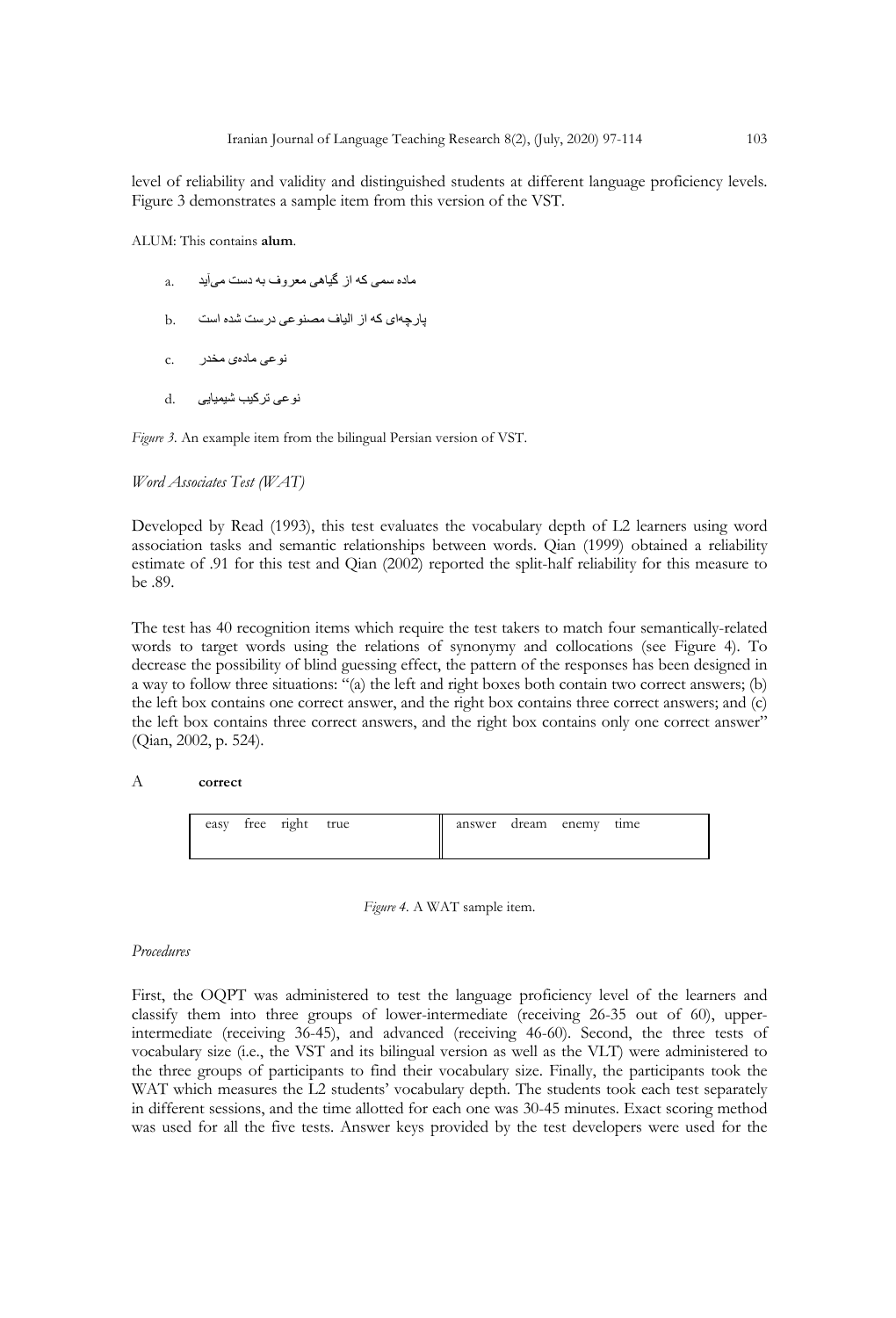placement test as well as the three tests of vocabulary size. To score the test of vocabulary depth, the online scoring system at https://www.lextutor.ca/tests/associates/ was employed.

#### **Results**

Table 1

*Descriptive Statistics for All the Tests*

*Correlations between the L2 size and depth of vocabulary knowledge across the proficiency levels* 

The descriptive results that include the maximum possible score for each test, range, minimum, maximum, mean, and standard deviation are first presented for the three groups.

Level N Test MPS Range Min. Max. Mean SD Lowerintermediate 43 VLT 120 32.00 28.00 60.00 52.27 7.84 VST Mono.<br>VST Bi. 140 48.00 29.00 77.00 43.06 11.04 VST Bi. 140 52.00 33.00 85.00 50.02 11.61 WAT 100 45.00 29.00 74.00 50.69 10.66 Upperintermediate 57 VLT 120 25.00 61.00 86.00 70.61 6.60 VST Mono. 140 68.00 30.00 98.00 47.29 12.63 VST Bi. 140 70.00 39.00 109.00 61.77 14.47 WAT 100 33.00 52.00 85.00 67.78 8.87 Advanced 22 VLT 120 48.00 65.00 113.00 93.81 10.34 VST Mono.<br>VST Bi. 140 65.00 35.00 100.00 63.59 16.24 VST Bi. 140 73.00 55.00 128.00 80.31 19.18 WAT 100 42.00 46.00 88.00 73.36 10.68

Note: MPS = Maximum possible score; SD = Standard Deviation; Mono. = Monolingual; Bi. = Bilingual

Table 1 shows that the vocabulary size tests could differentiate between the three levels of language proficiency as more proficient students obtained higher scores. For instance, the lowerintermediate students' mean score on the VLT was 52.27, (*SD* = 7.84), while the upperintermediate learners' average score on this test was 70.61,  $(SD = 6.60)$ , and the advanced test takers received the highest score on the VLT ( $M = 93.81$ ,  $SD = 10.34$ ). As shown in Table 1, the average score of the participants at the lower-intermediate level on the bilingual Persian VST (*M*  $= 50.02, SD = 11.61$  was higher than the English-only version ( $M = 43.06, SD = 11.04$ ). The average score of the upper-intermediate students on the two versions of the VST showed that the students performed better on the bilingual version ( $M = 61.77 > 47.29$ ). The mean score of the advanced-level students on the bilingual VST (*M* = 80.31, *SD* = 19.18) was higher than the English-only version ( $M = 63.59$ ,  $SD = 16.24$ ) as well.

The link between the size and depth dimensions of the L2 students' word knowledge with three language proficiency levels was addressed in the first research question. To answer this question, Pearson correlations were run to find the relationship between the scores of the test takers on the three tests of vocabulary size and the WAT.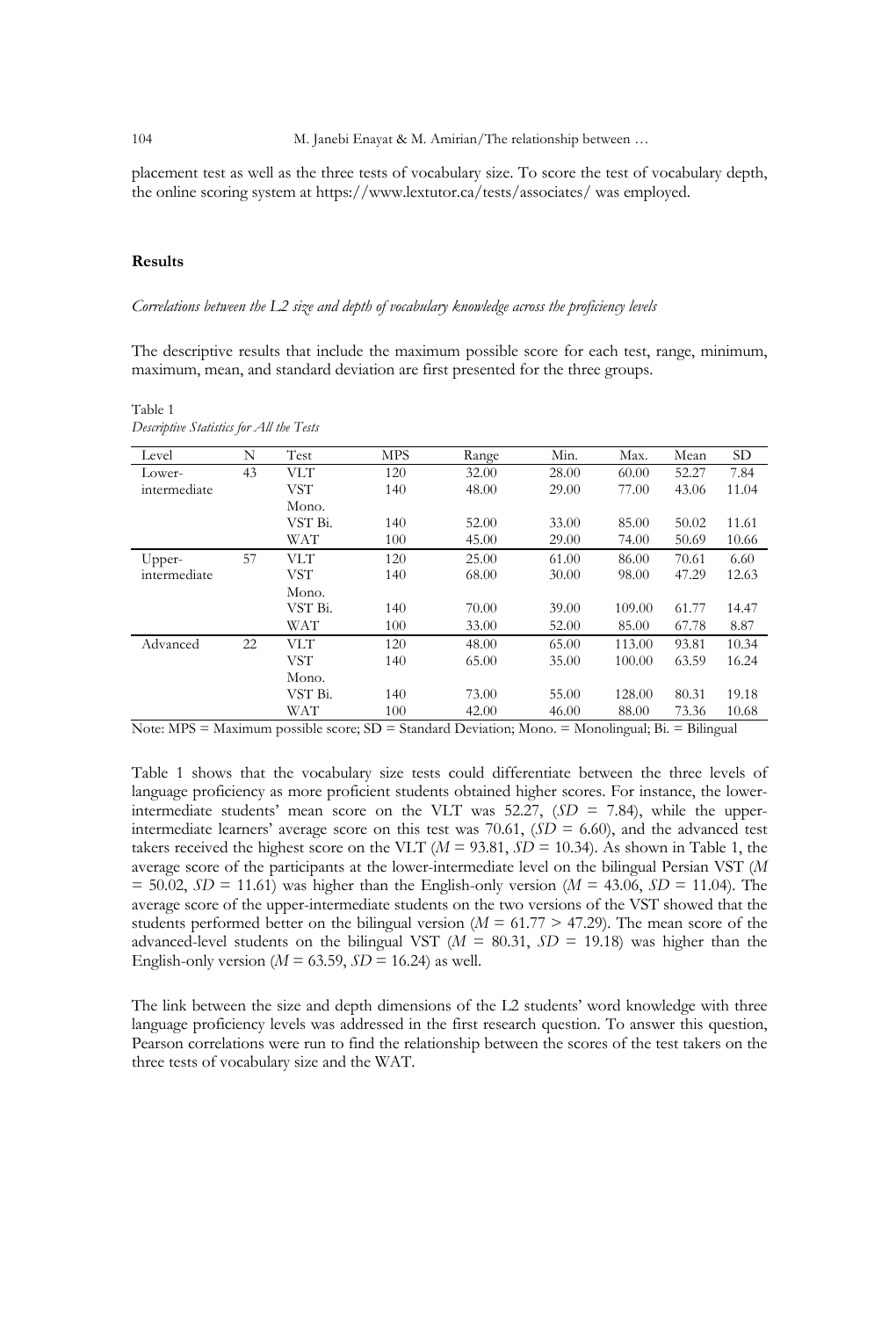| Level        | N  | Test            | WAT      | Sig. |      |
|--------------|----|-----------------|----------|------|------|
| Lower-       | 43 | VLT             | $.510**$ | .000 | .260 |
| intermediate |    | VST Monolingual | $.412*$  | .006 | .169 |
|              |    | VST Bilingual   | $.509**$ | .000 | .259 |
| Upper-       | 57 | VLT.            | $.399*$  | .002 | .159 |
| intermediate |    | VST Monolingual | .125     | .353 | .015 |
|              |    | VST Bilingual   | $.406*$  | .002 | .164 |
| Advanced     | 22 | VLT.            | .345     | .115 | .119 |
|              |    | VST Monolingual | .156     | .487 | .024 |
|              |    | VST Bilingual   | .314     | .155 | .098 |

Table 2 *Pearson Correlations between the Three Tests of Vocabulary Size and Vocabulary Depth*

Note: \*\*Significant at *p* = .001; \*Significant at *p* = .01

As shown in Table 2, the correlation coefficients between the lower-intermediate students' breadth and depth of lexical knowledge were statistically significant for the VLT ( $r = .510$ ,  $p <$ .001), the VST ( $r = .412$ ,  $p < .01$ ) and its bilingual Persian version ( $r = .509$ ,  $p < .001$ ). The effect sizes of the correlations between the WAT and the VLT ( $r^2$  = .26) and WAT and the bilingual VST ( $r^2$  = .25) were large, while the effect size of the correlation between the WAT and the monolingual VST was medium ( $r^2 = .16$ ) (Cohen, 1992). The overall results thus showed that the shared variance between the two aspects of size, as measured through the VLT and the bilingual Persian VST, and vocabulary depth was more significant than when the size was assessed by the monolingual VST.

As for the upper-intermediate students, the Pearson correlation between the breadth and depth of lexical knowledge was significant for the VLT ( $r = .399$ ,  $p < .01$ ) and the bilingual version of the VST  $(r = .406, p < .01)$ . The relationship between the VST and scores on the WAT, however, was not significant ( $r = .125$ ,  $p > .05$ ). The effect size of the association between the VLT, bilingual Persian VST, and WAT was medium  $(r^2 = .15$  and .16, respectively), while for the VST, the effect size was small ( $r^2$  = .01) (Cohen, 1992).

For the advanced-level students, the association between the students' size and depth of lexical knowledge was not significant for any of the three tests. Pearson correlation between vocabulary depth and the VLT ( $r = .345$ ,  $p > .05$ ), the VST ( $r = .156$ ,  $p > .05$ ), and its bilingual Persian version ( $r = .314$ ,  $p > .05$ ) was not significant. The effect sizes of the corresponding correlations were medium to small as well ( $r^2 = .11$ ,  $r^2 = .02$ ,  $r^2 = .09$ ). Overall, results indicated that students' performances on the three tests of vocabulary size and WAT, a word association test for depth of vocabulary, were not significantly related to each other for the advanced students.

#### *Correlations between the higher-frequency vocabulary size and L2 vocabulary depth across the proficiency levels*

The descriptive statistics for the second research question are displayed in Table 3. This includes the same information for the students' scores on the high-frequency-word levels of the VLT, the VST (from the 1,000- to the 7,000-word frequency level), and the bilingual VST (same as the monolingual VST). The results show that the test takers with higher language proficiency obtained better scores on the higher word-frequency sub-tests of the vocabulary size tests. Moreover, the students' performance on the bilingual VST was better than the corresponding scores on the monolingual VST.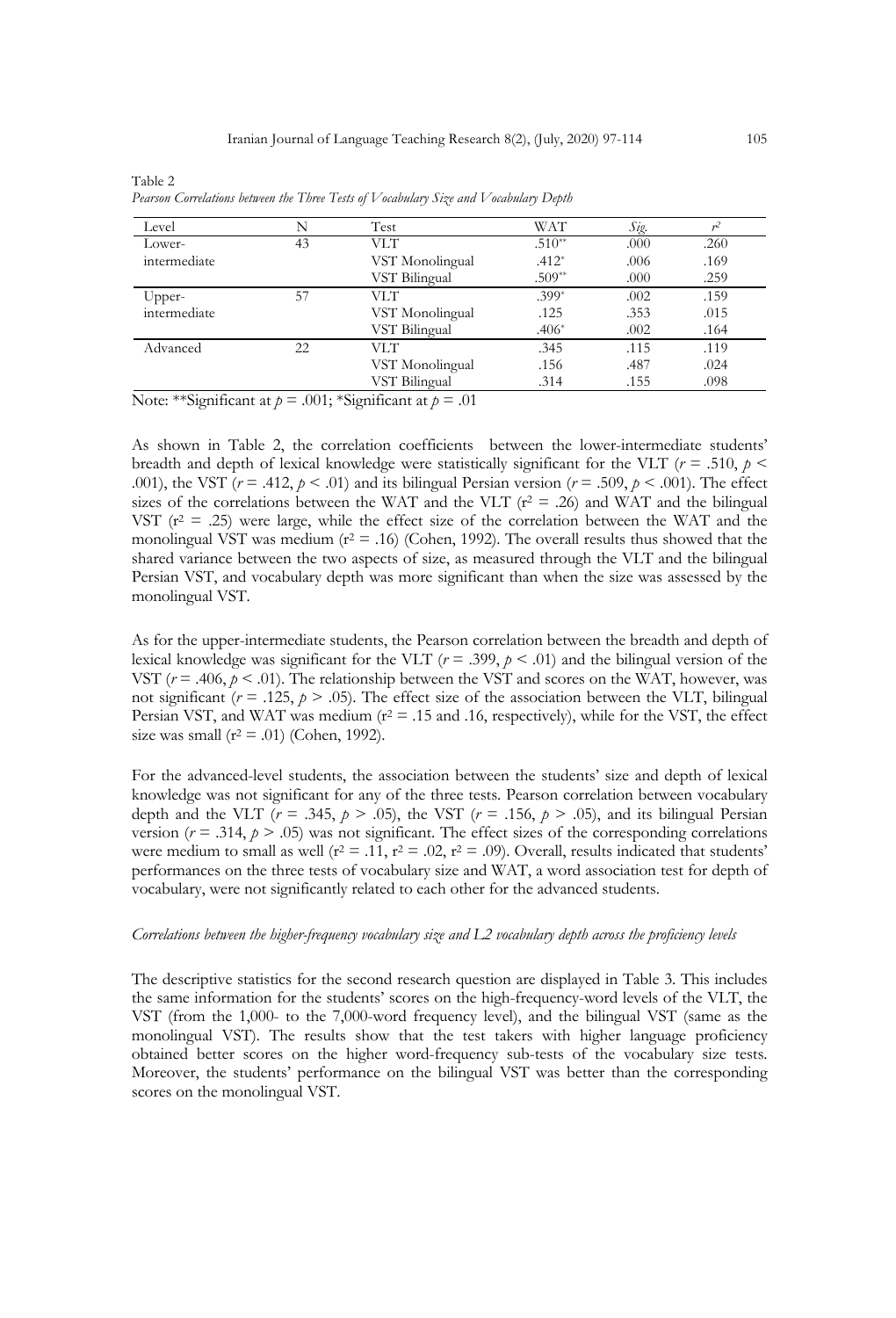| Level        | N  | Sub-test | MPS | Range | Min.  | Max.  | Mean  | SD.   |
|--------------|----|----------|-----|-------|-------|-------|-------|-------|
| Lower-       | 43 | High VLT | 90  | 32.00 | 28.00 | 60.00 | 51.39 | 7.53  |
| intermediate |    | High VST | 70  | 35.00 | 25.00 | 60.00 | 39.27 | 9.07  |
|              |    | Mono.    |     |       |       |       |       |       |
|              |    | High VST | 70  | 35.00 | 30.00 | 65.00 | 44.37 | 9.78  |
|              |    | Bi.      |     |       |       |       |       |       |
| Upper-       | 57 | High VLT | 90  | 29.00 | 51.00 | 80.00 | 64.12 | 6.42  |
| intermediate |    | High VST | 70  | 35.00 | 30.00 | 65.00 | 44.43 | 9.32  |
|              |    | Mono.    |     |       |       |       |       |       |
|              |    | High VST | 70  | 30.00 | 35.00 | 65.00 | 53.89 | 8.68  |
|              |    | Bi.      |     |       |       |       |       |       |
| Advanced     | 22 | High VLT | 90  | 29.00 | 61.00 | 90.00 | 80.90 | 5.88  |
|              |    | High VST | 70  | 39.00 | 31.00 | 70.00 | 55.50 | 11.55 |
|              |    | Mono.    |     |       |       |       |       |       |
|              |    | High VST | 70  | 20.00 | 50.00 | 70.00 | 60.54 | 5.69  |
|              |    | Bi.      |     |       |       |       |       |       |

Table 3 *Descriptive Statistics for the Higher-Frequency Word Levels*

Note: MPS = Maximum possible score; SD = Standard Deviation; Mono. = Monolingual; Bi. = Bilingual

Pearson correlations were run to answer the second research question. Table 4 indicates that the link between the lower-intermediate test takers' higher-frequency vocabulary size and their vocabulary depth was statistically significant for the VLT ( $r = .555$ ,  $p < .001$ ), the VST ( $r = .471$ ,  $p$  $< .01$ ), and the bilingual VST ( $r = .481$ ,  $p < .01$ ). The effect sizes of the shared variance were large for the VLT ( $r^2$  = .30) and moderate for the English-only and bilingual version of the VST ( $r^2$  = .22,  $r^2 = .23$ , respectively) (Cohen, 1992).

The relationship between the two aspects for the upper-intermediate students was moderate for all the tests of vocabulary size (VLT:  $r = .392$ ,  $p < .001$ ; VST:  $r = .152$ ,  $p > .05$ ; bilingual VST:  $r =$ .383  $p \lt 0.01$ . The effect sizes of the shared variance were moderate as well. For the advanced participants, the correlations were not statistically significant  $(p > .05)$ , and the effect sizes were small.

| Level        |    | Test           | WAT       | Sig. |      |
|--------------|----|----------------|-----------|------|------|
| Lower-       | 43 | High VLT       | $.555***$ | .000 | .308 |
| intermediate |    | High VST Mon.  | $.471*$   | .001 | .222 |
|              |    | High VST Bi.   | $.481*$   | .001 | .231 |
| Upper-       | 57 | High VLT       | $.392*$   | .003 | .154 |
| intermediate |    | High VST Mono. | .152      | .260 | .023 |
|              |    | High VST Bi.   | $.383*$   | .003 | .147 |
| Advanced     | 22 | High VLT       | .359      | .101 | .129 |
|              |    | High VST Mono. | .146      | .517 | .021 |
|              |    | High VST Bi.   | .284      | .200 | .081 |

Table 4 *Pearson Correlations between the Higher-Frequency Vocabulary Size and L2 Vocabulary Depth*

Note: \*\*Significant at *p* = .001; \*Significant at *p* = .01

#### *Correlations between the lower-frequency vocabulary size and L2 vocabulary depth across the proficiency levels*

The results for the last research question, as provided in Table 5, indicated that, like the students' scores on the overall as well as the higher word-frequency sub-tests of the VLT, the English-only and bilingual version of the VST, the lower word-frequency sub-tests differentiated between the three proficiency levels. In addition, the average score of the test takers on the bilingual Persian VST was more than the monolingual one.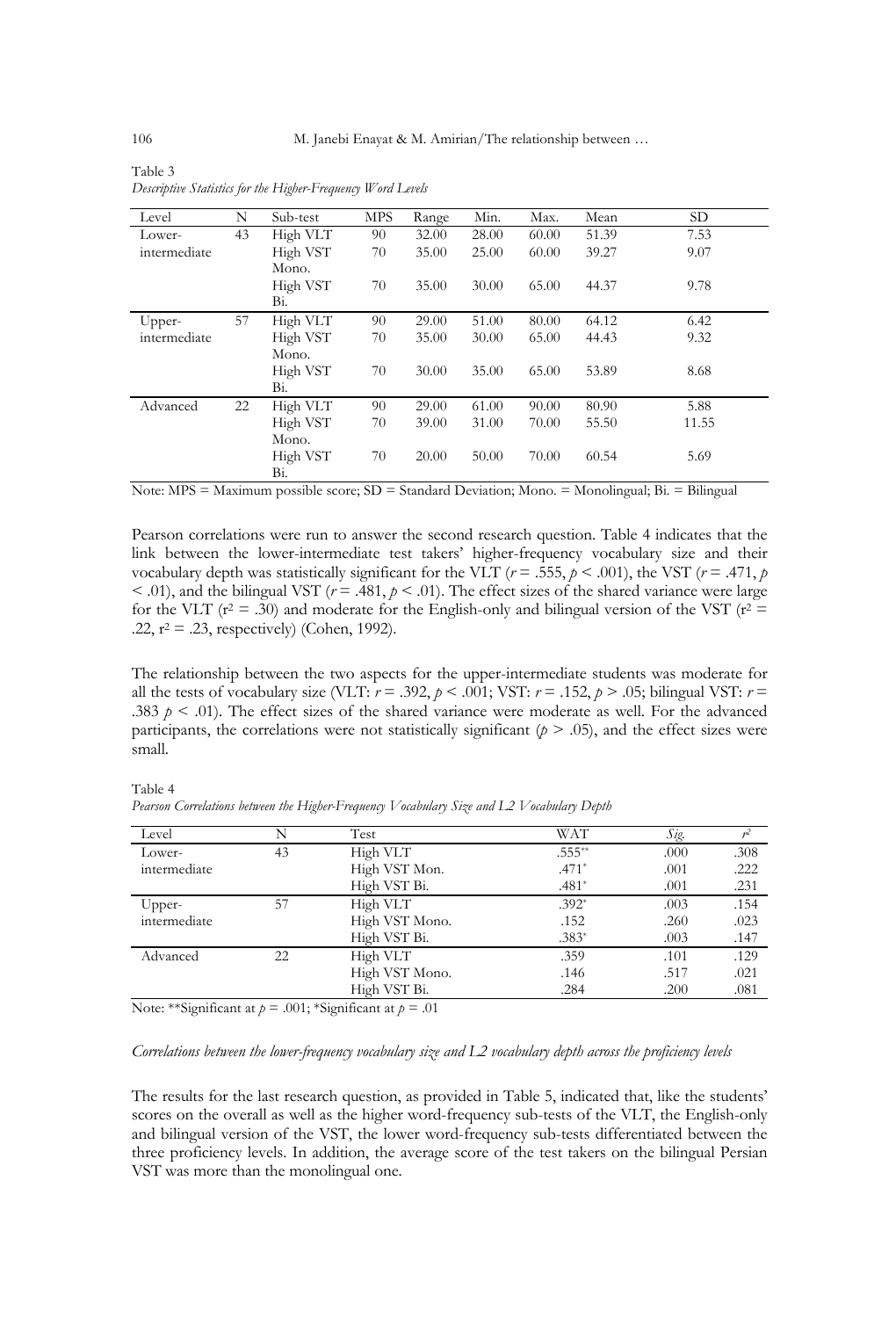| Level        | N  | Sub-test     | <b>MPS</b> | Range | Min. | Max.  | Mean  | SD <sub>1</sub> |
|--------------|----|--------------|------------|-------|------|-------|-------|-----------------|
| Lower-       | 43 | Low VLT      | 30         | 4.00  | 0.00 | 4.00  | .88   | 1.13            |
| intermediate |    | Low VST      | 70         | 17.00 | 0.00 | 17.00 | 3.79  | 3.67            |
|              |    | Mono.        |            |       |      |       |       |                 |
|              |    | High VST Bi. | 70         | 20.00 | 0.00 | 20.00 | 5.65  | 3.86            |
| Upper-       | 57 | Low VLT      | 30         | 8.00  | 2.00 | 10.00 | 6.49  | 1.98            |
| intermediate |    | Low VST      | 70         | 33.00 | 0.00 | 33.00 | 2.85  | 5.23            |
|              |    | Mono.        |            |       |      |       |       |                 |
|              |    | Low VST Bi.  | 70         | 44.00 | 0.00 | 44.00 | 8.00  | 8.07            |
| Advanced     | 22 | Low VLT      | 30         | 24.00 | 4.00 | 28.00 | 12.90 | 6.60            |
|              |    | Low VST      | 70         | 27.00 | 3.00 | 30.00 | 8.22  | 6.57            |
|              |    | Mono.        |            |       |      |       |       |                 |
|              |    | Low VST Bi.  | 70         | 58.00 | 5.00 | 63.00 | 19.77 | 15.15           |

Table 5 *Descriptive Statistics for the Lower-Frequency Word Levels*

Note: MPS = Maximum possible score; SD = Standard Deviation; Mono. = Monolingual; Bi. = Bilingual

Table 6 shows that the Pearson correlations between the lower word-frequency sub-tests of the vocabulary size tests and the WAT were not statistically significant for any of the three proficiency levels ( $p > .05$ ). The only exception was the relationship between the two aspects, as measured through the bilingual Persian VST for the lower-intermediate participants ( $r = .314$   $p <$ .05) which had a moderate effect size ( $r^2$  = 09).

Table 6 *Pearson Correlations between the Lower-Frequency Vocabulary Size and L2 Vocabulary Depth*

| Level        | N  | Test         | WAT     | Sig. | r <sup>2</sup> |
|--------------|----|--------------|---------|------|----------------|
| Lower-       | 43 | Low VLT      | $-162$  | .300 | .026           |
| intermediate |    | Low VST Mon. | .074    | .639 | .005           |
|              |    | Low VST Bi.  | $.314*$ | .040 | .098           |
| Upper-       | 57 | Low VLT      | .057    | .675 | .003           |
| intermediate |    | Low VST      | .032    | .811 | .001           |
|              |    | Mono.        |         |      |                |
|              |    | Low VST Bi.  | .260    | .051 | .067           |
| Advanced     | 22 | Low VLT      | .220    | .324 | .049           |
|              |    | Low VST      | .144    | .523 | .021           |
|              |    | Mono.        |         |      |                |
|              |    | Low VST Bi.  | .291    | .189 | .084           |
|              |    |              |         |      |                |

Note: \*Significant at  $p = .05$ 

#### **Discussion**

This study investigated the correlations between the VLT, the VST, and its bilingual version as well as the L2 vocabulary depth for three language proficiency levels. Additionally, the relationship between the most and least frequent word lists of the three tests and the WAT were investigated. The results indicated that while the relationship between the two dimensions of word knowledge was significant for lower proficiency students, it was weak for higher proficiency levels. The findings showed that the relationship between the two variables became weaker as the proficiency level of the students increased. Moreover, the correlation analyses revealed that, while the relationship between the higher-frequency vocabulary size and L2 vocabulary depth was significant and large for the lower-intermediate students, it was moderate for the upperintermediate and small for the advanced test takers. The corresponding relationship for the lower word-frequency bands was, however, insignificant and small for all the three proficiency levels.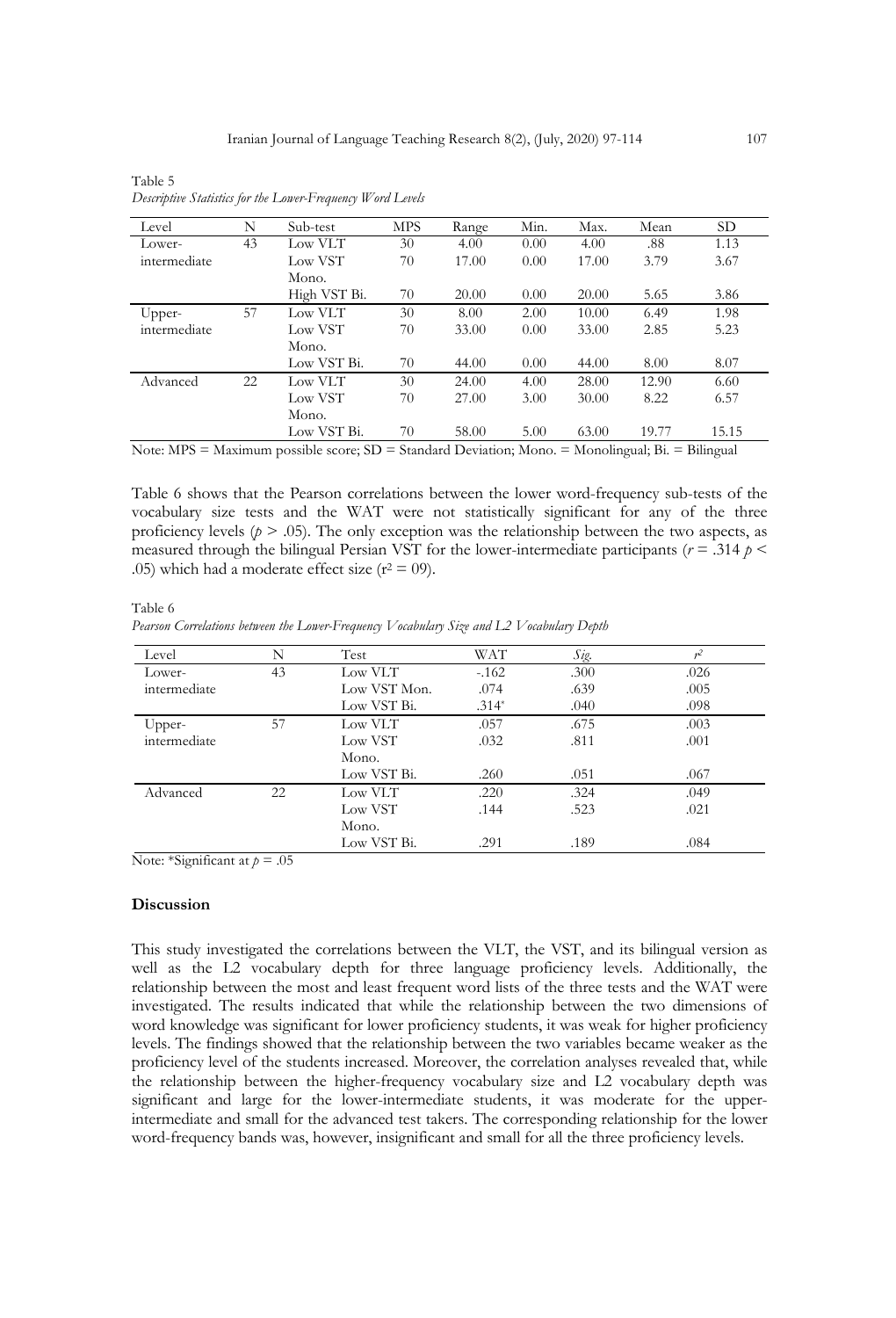108 M. Janebi Enayat & M. Amirian/The relationship between ...

The descriptive statistics provided evidence for the suitability of the vocabulary size tests for placement purposes since they could finely distinguish the low-proficient students from the highproficient ones. This is in line with the arguments of earlier studies on vocabulary size that introduced the size tests as appropriate for placement purposes (e.g. Beglar, 2010; Beglar & Hunt, 1999; Janebi Enayat & Babaii, 2018; Laufer & Nation, 1999; Nation & Beglar, 2007).

The findings proved that the two aspects of vocabulary size and depth are interconnected. The results partially support previous studies which found higher correlations between vocabulary size and depth (e.g., Akbarian, 2010; Henriksen, 2008; Horiba, 2012). The significant relationships between the tests tapping into size of vocabulary and WAT further support the results of Zhang (2012) that the two dimensions are associated. The findings support Schmitt (2014, p. 941) who argued that "vocabulary size (as measured by the VLT) and lexical organization (as measured by the WAF) are strongly related to each other". The link between size and depth of word knowledge can be further explained using Meara and Wolter's (2004) argument that "[v]ocabulary size is not a feature of individual words: rather it is a characteristic of the test taker's entire vocabulary" (p. 87). They illustrate this by showing an interrelated network of words where adding new words (vocabulary size) leads to a better lexical organization (vocabulary depth).

The significant correlations, which had large to medium effect sizes, between the two dimensions of vocabulary, however, were true for the students at lower language proficiency levels and smaller vocabulary sizes, as this study found. This is in line with previous studies like Henriksen (2008) and Shimamoto (2000) which also reported that this interconnection varied across learners at different language proficiency and/or vocabulary sizes. These studies also showed that the scores on the tests of size and depth of word knowledge were more correlated for the participants who were less proficient. The lower association between the two dimensions of lexical knowledge for the students with a greater vocabulary size and higher language proficiency supports Schmitt (2014) that "for higher frequency words, and for learners with smaller vocabulary sizes, there is often little difference between size and a variety of depth measures" (p. 941).

The different correlations between the size and depth aspects of vocabulary across language proficiency levels, as this study found, are not consistent with some other studies. The results are not consistent with Nurweni and Read (1999) who found that the link between vocabulary size and lexical organization was closer for the learners with larger vocabulary sizes and higher language proficiency. Read (2004) reported the same opposite finding and Akbarian (2010) also showed that high-proficient ESP students' vocabulary size was more connected to their depth of vocabulary. The results, however, show that the association between vocabulary size and depth gets weaker as the students develop their language proficiency. This supports Akbarian (2010) that some other variables are involved in this relationship "so that we cannot take the size and depth of vocabulary knowledge as overlapping one another completely in the mental lexicon" (p. 400).

The weaker shared variance in the depth test, accounted for by the size tests for the advanced participants, further demonstrated that the depth test (i.e. the WAT) lags behind the size tests for higher proficiency levels. That is, while it can be used to test the students' depth of word knowledge at lower proficiency levels, it does not have the required level of difficulty to associate with the knowledge of lower frequency words, which is a common characteristic of more proficient students. Although this needs further investigation, it partially supports Milton (2009) that vocabulary depth tests like the WAT cannot measure the test takers' knowledge of semantic relationships among words.

The significant association between the higher-frequency vocabulary size and vocabulary depth for the low-proficient students on the one hand, and the lack of any correlation between the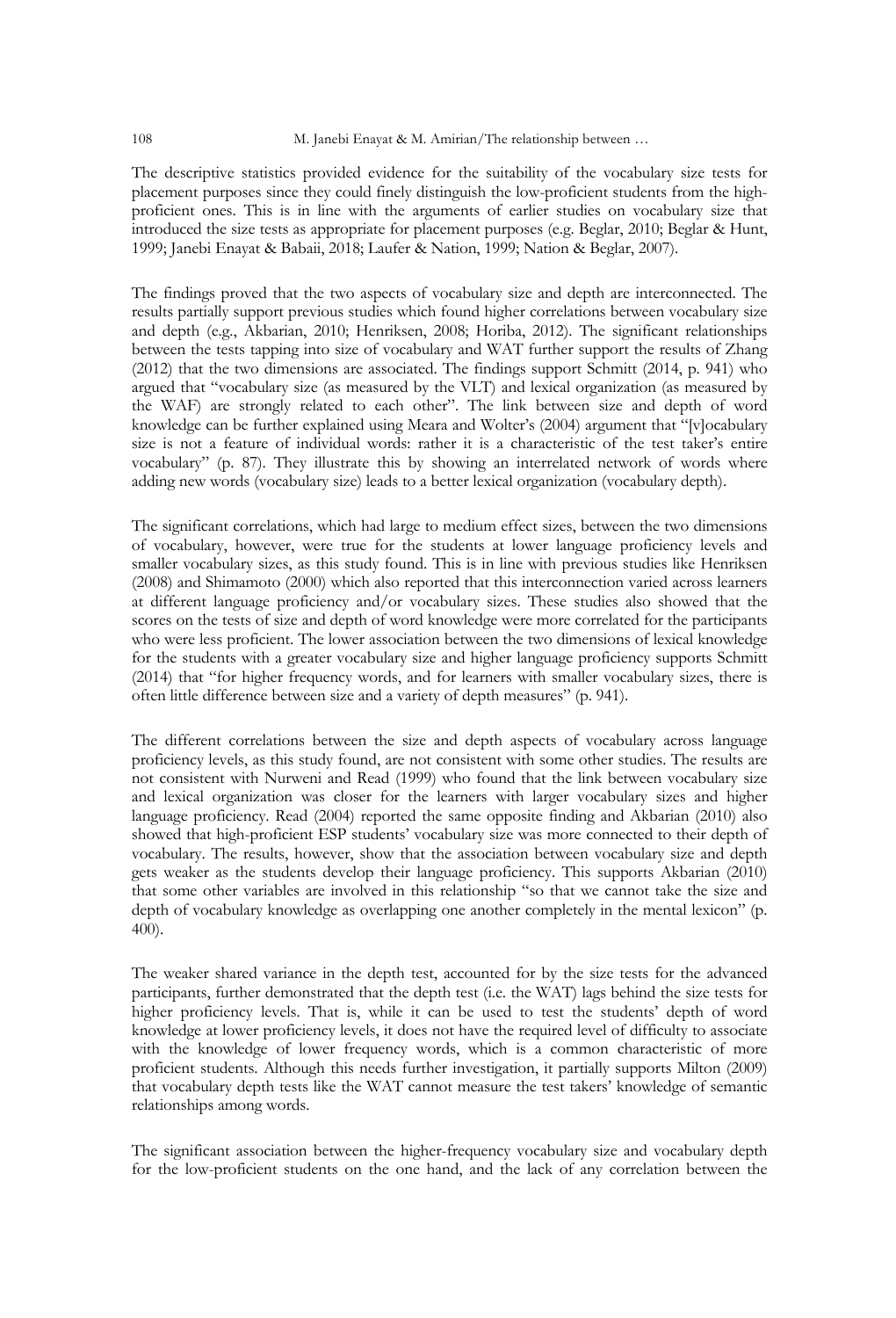lower-frequency vocabulary size and vocabulary depth for any of the proficiency levels on the other hand, were also indicative of the fact that vocabulary size and depth are correlated to the extent that the word-frequency levels are high and the proficiency levels of the students are low. This could thus further support Schmitt (2014, p. 941) that for lower-frequency words, "there is often a gap between size and depth, as depth measures lag behind the measures of size". In addition, this finding could be justified with reference to Greidanus and Nienhuis (2001) which examined the network knowledge of a group of EFL students and found that the test takers could identify more links among the higher-frequency words in comparison with the lower-frequency lexical items.

#### **Conclusion**

The results of the current study revealed that the three tests of vocabulary size had a significant relationship with vocabulary depth. However, the effect sizes of this relationship were large to moderate for the lower levels of language proficiency and small for the students with larger vocabulary sizes and higher language proficiency. The findings could clarify the argument raised by Schmitt (2014) that the strength of the correlation between size and depth of word knowledge across language proficiency is still inconclusive.

The findings of this study suggest some pedagogical implications. The findings indicate that the vocabulary size tests are appropriate means for placement purposes as they could differentiate between the lower- and higher-proficient students. These tests are easy to administer and score, and, taking into account the language proficiency level of the learners, the teachers and researchers could use different word-frequency bands.

The lack of a statistically significant association between the size and depth of word knowledge at higher language proficiency levels shows that teachers should pay more attention to the instruction of vocabulary depth for advanced students who have larger vocabulary size. In fact, this lack of correlation shows that, when students reach higher levels of language proficiency, their knowledge of vocabulary develops only in the size dimension and vocabulary depth becomes less significant. This provides an evidence that materials writers need to incorporate activities for the presentation, practice, and production of word associations as well (Brown, 2011). In fact, as Akbarian (2010) argues, vocabulary size and depth should not be taught separately, and they need to be taught in combination.

Similarly, test developers need to attend to the assessment of vocabulary depth, especially for higher proficient language learners. The inclusion of depth of word knowledge by test developers could, in turn, have a positive washback for the teaching and learning processes. Moreover, the results imply that the simultaneous assessment of vocabulary size and depth is suitable for lower proficiency levels but not the advanced students who have larger vocabulary size which, as this study found, is not associated with their depth of vocabulary knowledge.

Materials writers should also facilitate the instruction and assessment of vocabulary depth by including exercises that tap into the students' knowledge of word associations and provide them with tasks that require the use of "paradigmatic (superordinates, synonyms), syntagmatic (collocates), and analytic (words representing a key element of the meaning of the target word)" (Read, 2004, p. 221) relationships between words.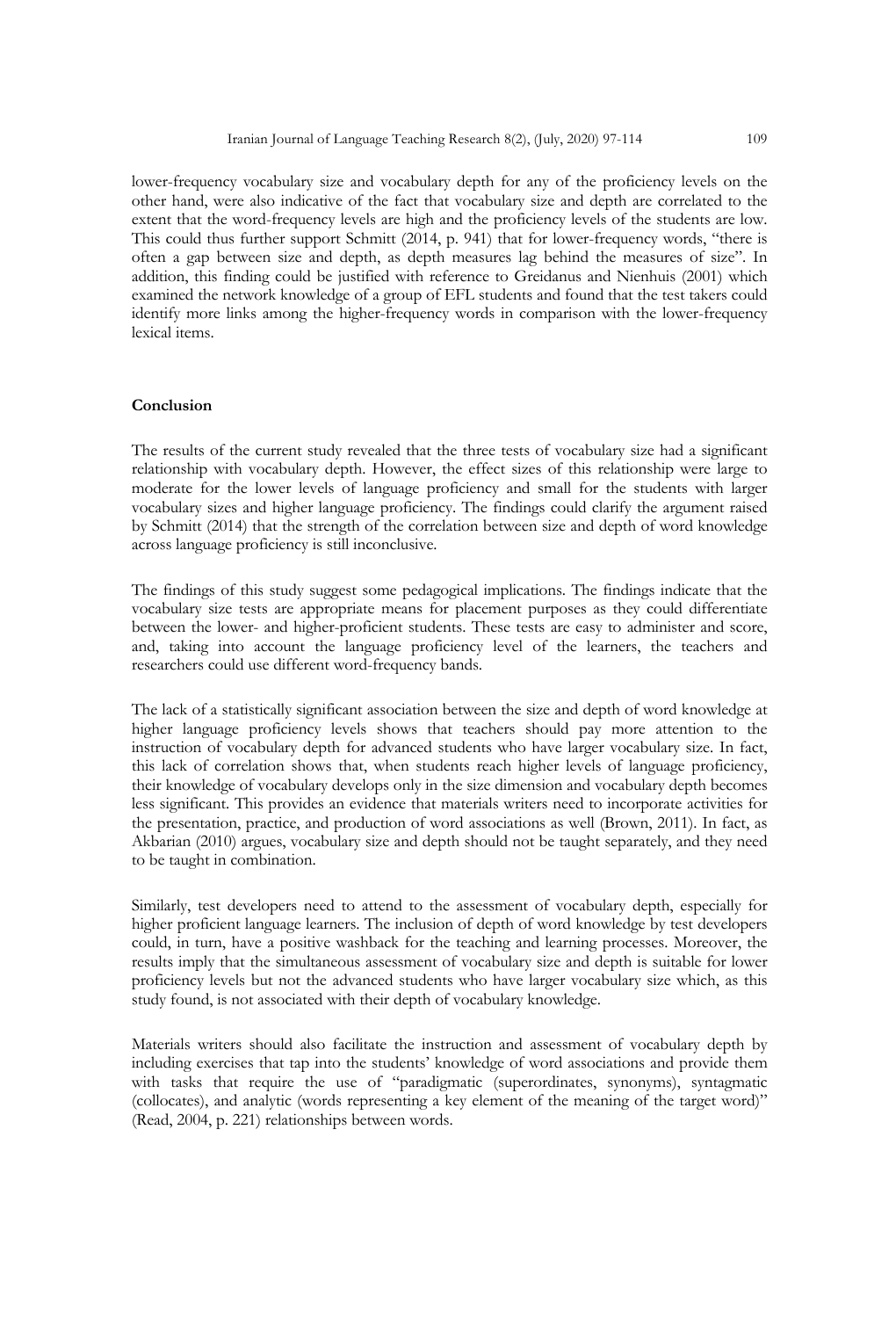110 M. Janebi Enayat & M. Amirian/The relationship between …

Notwithstanding the implications, this study had a number of limitations which should be addressed by future studies. First, this study only focused on the receptive measures of vocabulary size and depth. It is suggested that future studies investigate the same relationship for productive tests of vocabulary like the PVLT (Laufer & Nation, 1999) and Lex30 (Meara & Fitzpatrick, 2000). Moreover, the context of the study was limited to the university setting. Further studies could replicate this research with students from various contexts to increase the generalizability of the findings.

#### **References**

- Akbarian, I. (2010).The relationship between vocabulary size and depth for ESP/EAP learners. *System, 38*(3), 391–401.
- Alavi, S. M., & Akbarian, I. (2012). The role of vocabulary size in predicting performance on TOEFL reading item types. *System, 40*(3), 376–385.
- Alharthi, T. (2020). Investigating the relationship between vocabulary knowledge and FL speaking performance. *International Journal of English Linguistics, 10*(1), 37-46.
- Amirian, S.M.R., Mallahi, O., & Zaghi, D. (2015). The relationship between Iranian EFL learners' self-regulatory vocabulary strategy use and their vocabulary size. *Iranian Journal of Language Teaching Research, 3*(2), 29-46.
- Avila Muñoz, A. (2017). The available lexicon: A tool for selecting appropriate vocabulary to teach a foreign language. *Iranian Journal of Language Teaching Research, 5*(1), 71-91.
- Baba, K. (2009). Aspects of lexical proficiency in writing summaries in a foreign language. *Journal of Second Language Writing, 18*(3), 191–208.
- Batty, O. (2007). Vocabulary depth in written and oral assessment. In K. Brandford-Watts (Ed.), *JALT 2006 conference proceedings* (pp.1100–1108). Tokyo: JALT.
- Beglar, D. (2010). A Rasch-based validation of the Vocabulary Size Test. *Language Testing*, *27*(1), 101–118.
- Beglar, D., & Hunt, A. (1999). Revising and validating the 2000 word level and university word level vocabulary tests. *Language Testing, 16*(2), 131–162.
- Brown, D. (2011). What aspects of vocabulary knowledge do textbooks give attention to? *Language Teaching Research*, *15*(1), 83–97.
- Cheng, J., & Matthews, J. (2018). The relationship between three measures of L2 vocabulary knowledge and L2 listening and reading. *Language Testing, 35*(1), 3-25.

Cohen, J. (1992). A power primer. *Psychological Bulletin*, *112*(1), 155–159.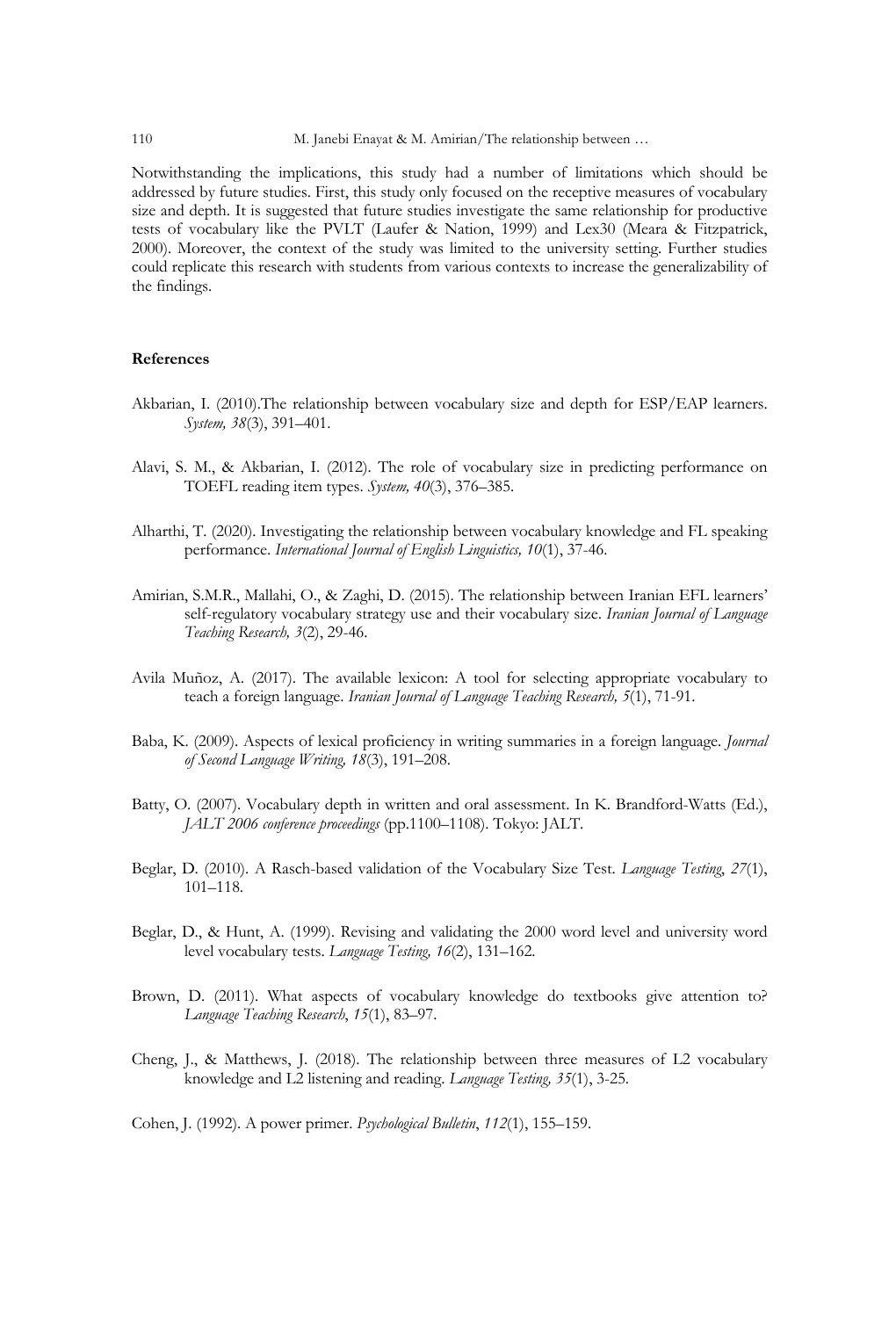- Dabbagh, A. (2016). The predictive role of vocabulary knowledge in listening comprehension: Depth or breadth? *International Journal of English Language & Translation Studies, 4*(3), 1-13.
- Dabbagh, A., & Janebi Enayat, M. (2019). The role of vocabulary breadth and depth in predicting second language descriptive writing performance. *The Language Learning Journal, 47*(5), 575- 590.
- Geranpayeh, A. (2003). A quick review of the English Quick Placement Test. *Research Notes, 12*,  $8-10.$
- Greidanus, T., & Nienhuis, L. (2001). Testing the quality of word knowledge in L2 by means of word associations: Types of distractors and types of associations. *Modern Language Journal, 85*(4), 567–77.
- Gyllstad, H. (2007). *Testing English collocations*. Lund: Lund University, MediaTryck.
- Haastrup, K., & Henriksen, B. (2000). Vocabulary acquisition: Acquiring depth of knowledge through network building. *International Journal of Applied Linguistics, 10*(2), 221–240.
- Henriksen, B. (1999).Three dimensions of vocabulary development. *Studies in Second Language Acquisition, 21*(2), 303–317.
- Henriksen, B. (2008). Declarative lexical knowledge. In D. Albrechtsen, K. Haastrup, & B. Henriksen (Eds.), *Vocabulary and writing in a first and second language* (pp. 22–66). Basingstoke, UK: Palgrave Macmillan.
- Horiba, Y. (2012). Word knowledge and its relation to text comprehension: A comparative study of Chinese- and Korean-speaking L2 learners and L1 speakers of Japanese. *Modern Language Journal, 96*(1), 108–121.
- Ishii, T., & Schmitt, N. (2009). Developing an integrated diagnostic test of vocabulary size and depth. *RELC Journal, 40*(1), 5-22.
- Janebi Enayat, M., & Babaii, E. (2018). Reliable predictors of reduced redundancy test performance: the interaction between lexical bonds and test takers' depth and breadth of vocabulary knowledge. *Language Testing, 35*(1), 121-144.
- Kaivanpanah, S., & Zandi, H. (2009).The role of depth of vocabulary knowledge in reading comprehension in EFL context*. Journal of Applied Sciences, 9*(4), 698–706.
- Karami, H. (2012). The development and validation of a bilingual version of the Vocabulary Size Test. *RELC Journal*, *43*(1), 153–167.
- Laufer, B., & Nation, P. (1999). A vocabulary-size test of controlled productive ability. *Language Testing, 16*(1), 33–51.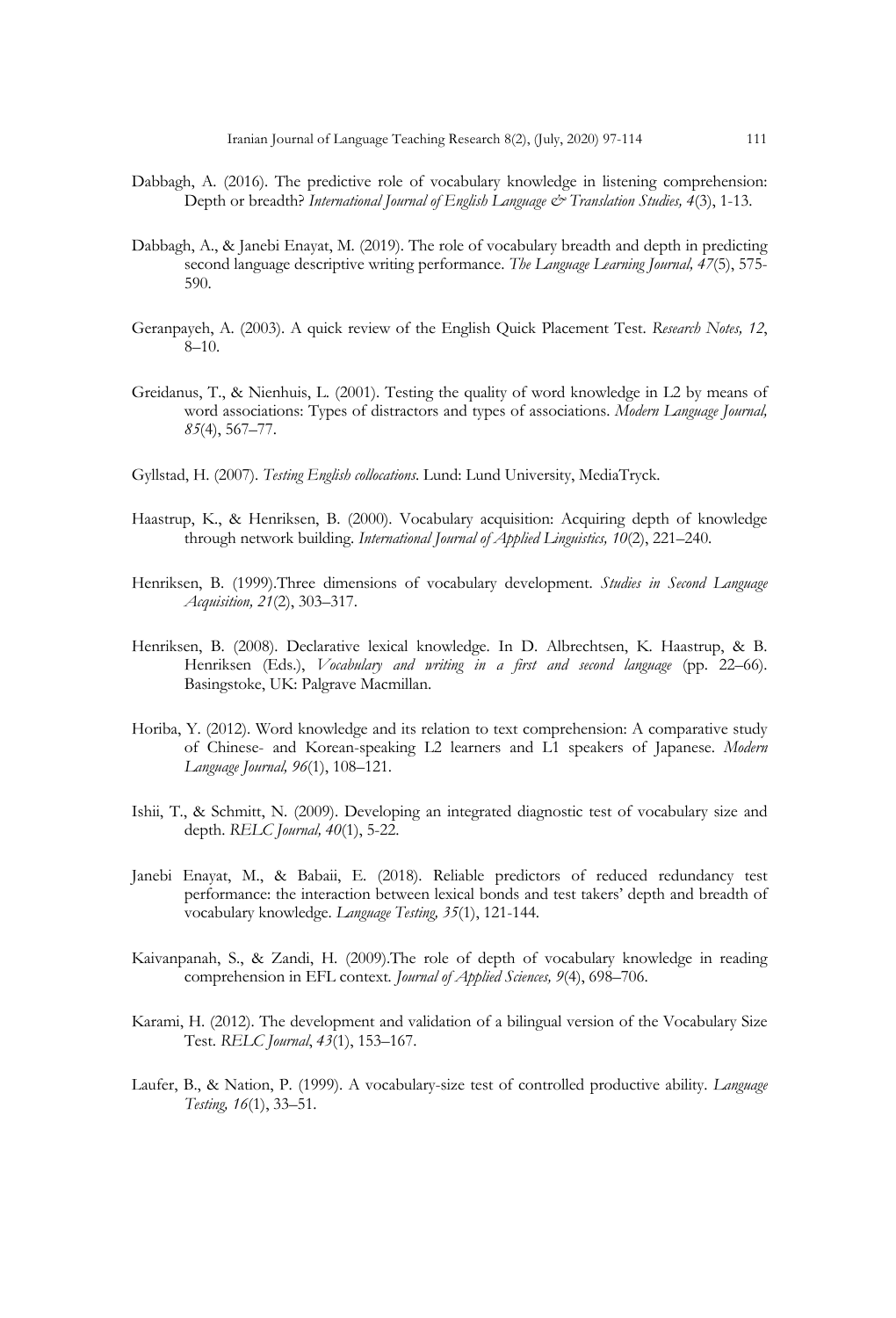- Matthews, J. (2018). Vocabulary for listening: Emerging evidence for high and mid-frequency vocabulary knowledge. *System*, *72*, 23-36.
- Matthews, J., & Cheng, J. (2015). Recognition of high frequency words from speech as a predictor of L2 listening comprehension. *System, 52*(1), 1–13.
- Meara, P., & Fitzpatrick, T. (2000). Lex30: an improved method of assessing productive vocabulary in an L2. *System 28*(1), 19-30.
- Meara, P., & Wolter, B. (2004). V-Links: Beyond vocabulary depth. In Albrechtsen, D., Haastrup, K., & Henriksen, B. (Eds.), *Writing and vocabulary in foreign language acquisition* (pp. 85-96). Denmark: Museum Tusculanum Press.
- Milton, J. (2009)*. Measuring second language vocabulary acquisition*. Bristol: Multilingual Matters.
- Nassaji, H. (2006). The relationship between depth of vocabulary knowledge and L2 learners' lexical inferencing strategy use and success. *Modern Language Journal, 90*(3), 387–40.
- Nation, I. S. P. (1983). Testing and teaching vocabulary. *Guidelines, 5*(1), 12-25.
- Nation, I. S. P. (2001)*. Learning vocabulary in another language.* Cambridge: Cambridge University Press.
- Nation, I. S. P. (2006). How large a vocabulary is needed for reading and listening? *Canadian Modern Language Review*, *63*(1), 59–82.
- Nation, I. S. P., & Beglar, D. (2007). A vocabulary size test. *The Japan Association for Language Teaching, 31*(7), 9-12.
- Noro, T. (2002). The roles of depth and breadth of vocabulary knowledge in reading comprehension in EFL. *ARELE*, *13*, 71–80.
- Nurweni, A., & Read, J. (1999). The English vocabulary knowledge of Indonesian university students. *English for Specific Purposes*, *18*(2), 161–175.
- Qian, D. (1999). Assessing the roles of depth and breadth of vocabulary knowledge in reading comprehension. *Canadian Modern Language Review, 56*(2), 283-307.
- Qian, D. (2002). Investigating the relationship between vocabulary knowledge and academic reading performance: an assessment perspective*. Language Learning, 52*(3), 513–536*.*
- Qian, D., & Schedl, M. (2004). Evaluation of an in depth vocabulary knowledge measure for assessing reading performance. *Language Testing, 21*(1), 28-52.
- Read, J. (1993).The development of a new measure of L2 vocabulary knowledge. *Language Testing, 10*(3), 355–371.
- Read, J. (2000). *Assessing vocabulary*. Cambridge: Cambridge University Press.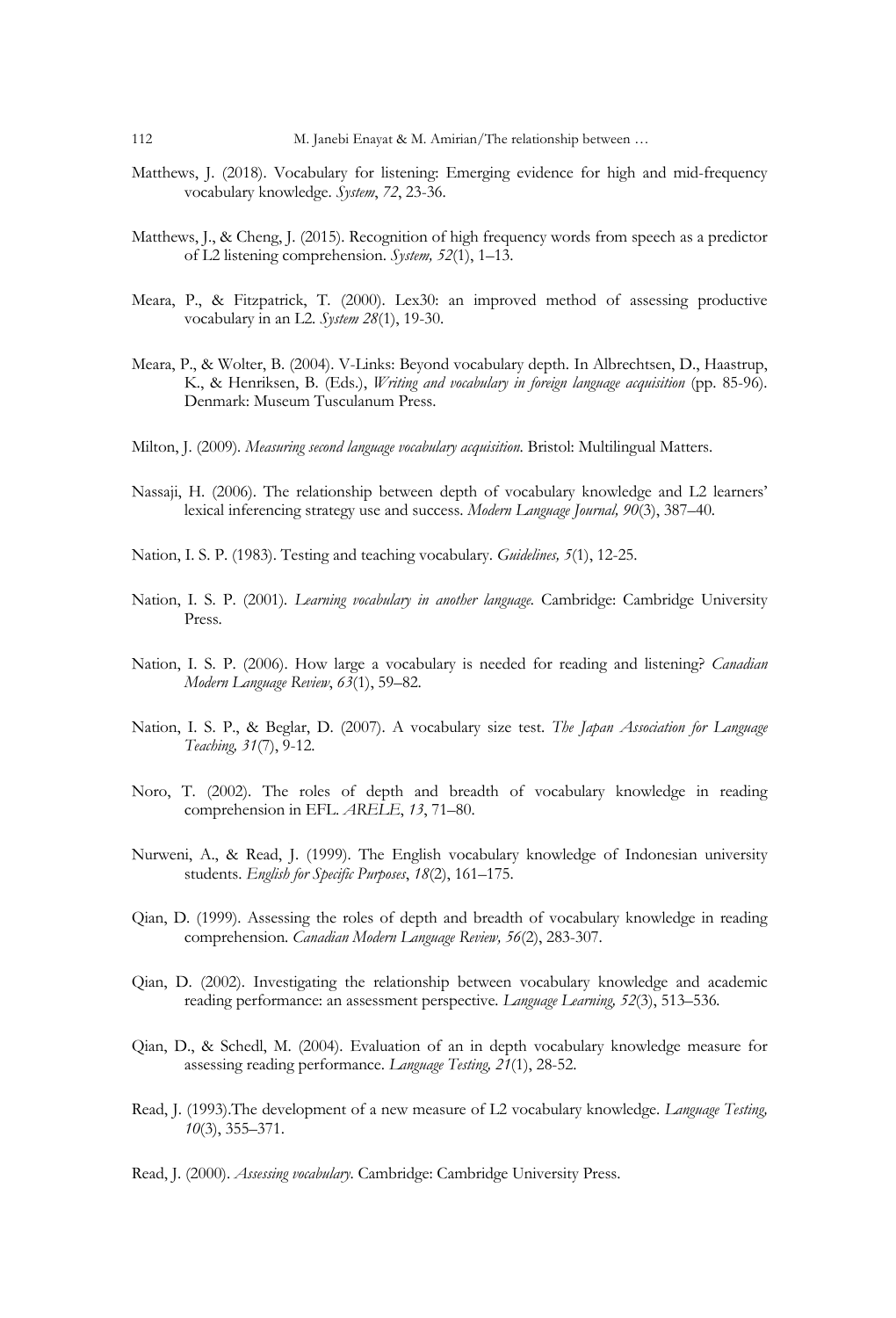- Read, J. (2004). Plumbing the depth: How should the construct of vocabulary knowledge be defined? In P. Bogaards, & B. Laufer (Eds.) *Vocabulary in a second language* (pp. 209–227)*.*  Amsterdam: Benjamins.
- Schmitt, N. (2010)*. Researching vocabulary: A vocabulary research manual*. Houndmills, Basingstoke, Hampshire; New York: Palgrave Macmillan.
- Schmitt, N. (2014). Size and depth of vocabulary knowledge: What the research shows. *Language Learning, 64*(4), 913–951.
- Schmitt, N., Schmitt, D., & Clapham, C. (2001). Developing and exploring the behaviour of two new versions of the Vocabulary Levels Test. *Language Testing, 18*(1), 55-88.
- Shimamoto, T. (2000). An analysis of receptive vocabulary knowledge: Depth versus breadth. *JABAET*, *4*, 69–80.
- Shiotsu, T., & Weir, C. (2007). The relative significance of syntactic knowledge and vocabulary breadth in the prediction of reading comprehension test performance. *Language Testing, 24*(1), 99–128.
- Stæhr, L. S. (2008) Vocabulary size and the skills of listening, reading and writing. *Language Learning Journal, 36*(2), 139–152.
- Stæhr, L. S. (2009). Vocabulary knowledge and advanced listening comprehension in English as a foreign language. *Studies in Second Language Acquisition, 31*(4), 577–607.
- University of Cambridge: *ESOL Examinations (2004). Quick Placement Test* (Version 1). Oxford University Press.
- Zhang, B., & Anual, S. B. (2008). The role of vocabulary in reading comprehension: The case of secondary school students learning English in Singapore. *RELC Journal 39*(1), 51–76.
- Zhang, B., & Li, C. (2011). Classification of L2 vocabulary learning strategies: Evidence from exploratory and confirmatory factor analysis. *RELC Journal, 42*(2), 141–154.
- Zhang, D. (2012). Vocabulary and grammatical knowledge in L2 reading comprehension: A structural equation modeling study. *Modern Language Journal, 96*(4), 558-575.